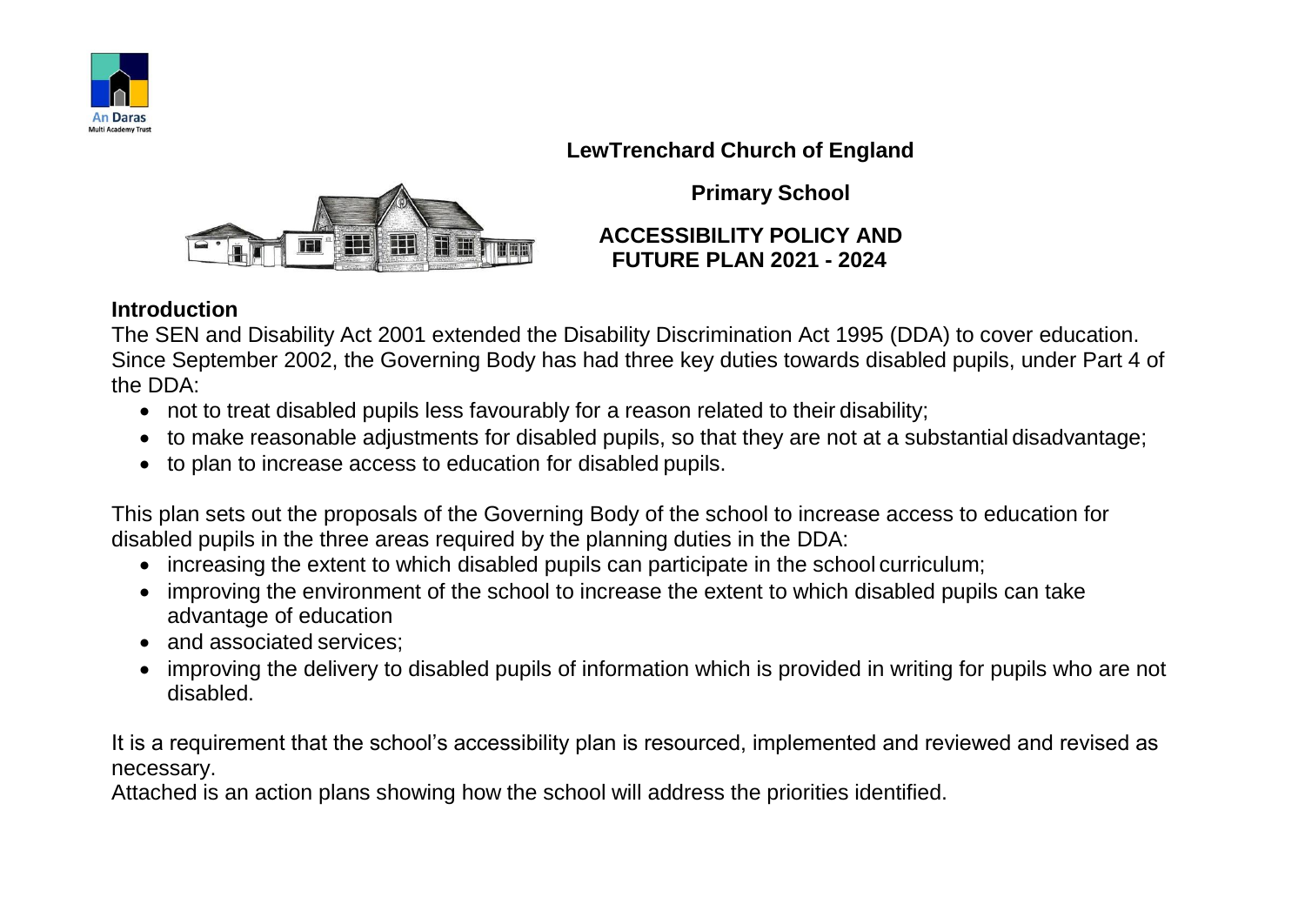## **DEFINITION**

Disability is defined by the Disability Discrimination Act 1995 (DDA) **:**

« *A person has a disability if he or she has a physical or mental impairment that has a substantial and long-term adverse effect on his or her ability to carry out normal day to day activities.* »

## **KEY OBJECTIVE**

To reduce and eliminate barriers to access to the curriculum and to full participation in the school community for pupils, and prospective pupils, with a disability.

The school is committed to ensuring equal treatment of all its employees, pupils and any others involved in the school community, with any form of disability and will ensure that disabled people are not treated less favourably in any procedures, practices and service delivery.

# **PRINCIPLES**

Compliance with the DDA is consistent with the school's aims and equal opportunities policy, and the operation of the school's SEN policy.

The school recognises its duty under the DDA:

- Not to discriminate against disabled pupils in their admissions and exclusions, and provision of education and associated services
- Not to treat disabled pupils less favourably
- To take reasonable steps to avoid putting disabled pupils at a substantial disadvantage
- To publish an Accessibility Plan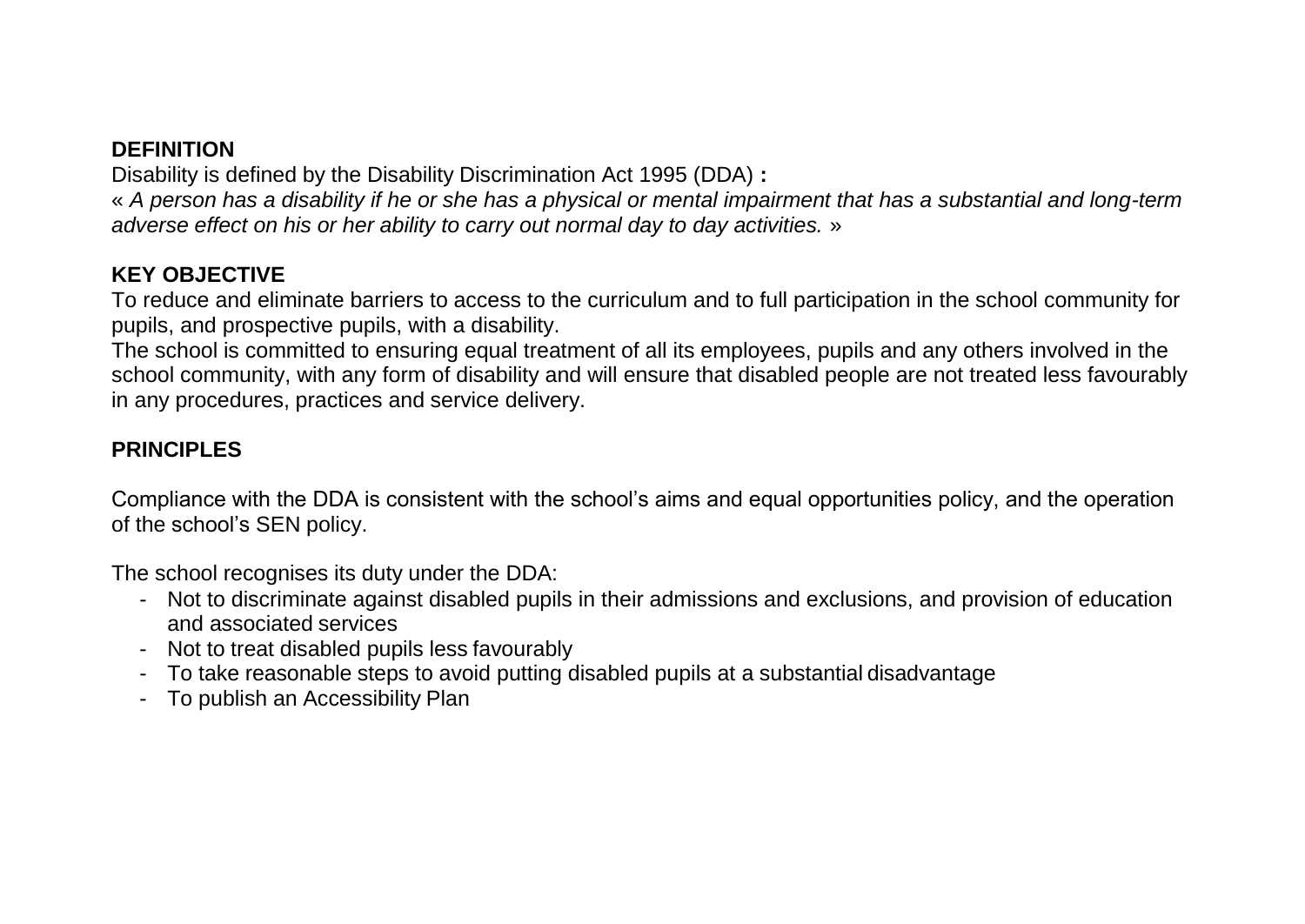### **The School will :**

Recognise and value parents' knowledge of their child's disability and its effect on his/her ability to carry out normal activities, and respects the parents' and child's right to confidentiality.

Provide all pupils with a broad and balanced curriculum, differentiated and adjusted to meet the needs of individual pupils and their preferred learning styles.

This curriculum endorses the key principles in the National Curriculum framework, which underpin the development of a more inclusive curriculum by ;

- Setting suitable learning challenges
- Responding to pupils' diverse learning needs
- Overcoming potential barriers to learning and assessment for individuals and groups of pupils

## **ACTIVITIES**

#### **Education and Related Activities**

The school will continue to seek and follow the advice of the LA services and outside agencies such as specialist teacher advisers, SEN consultants, and appropriate health professionals.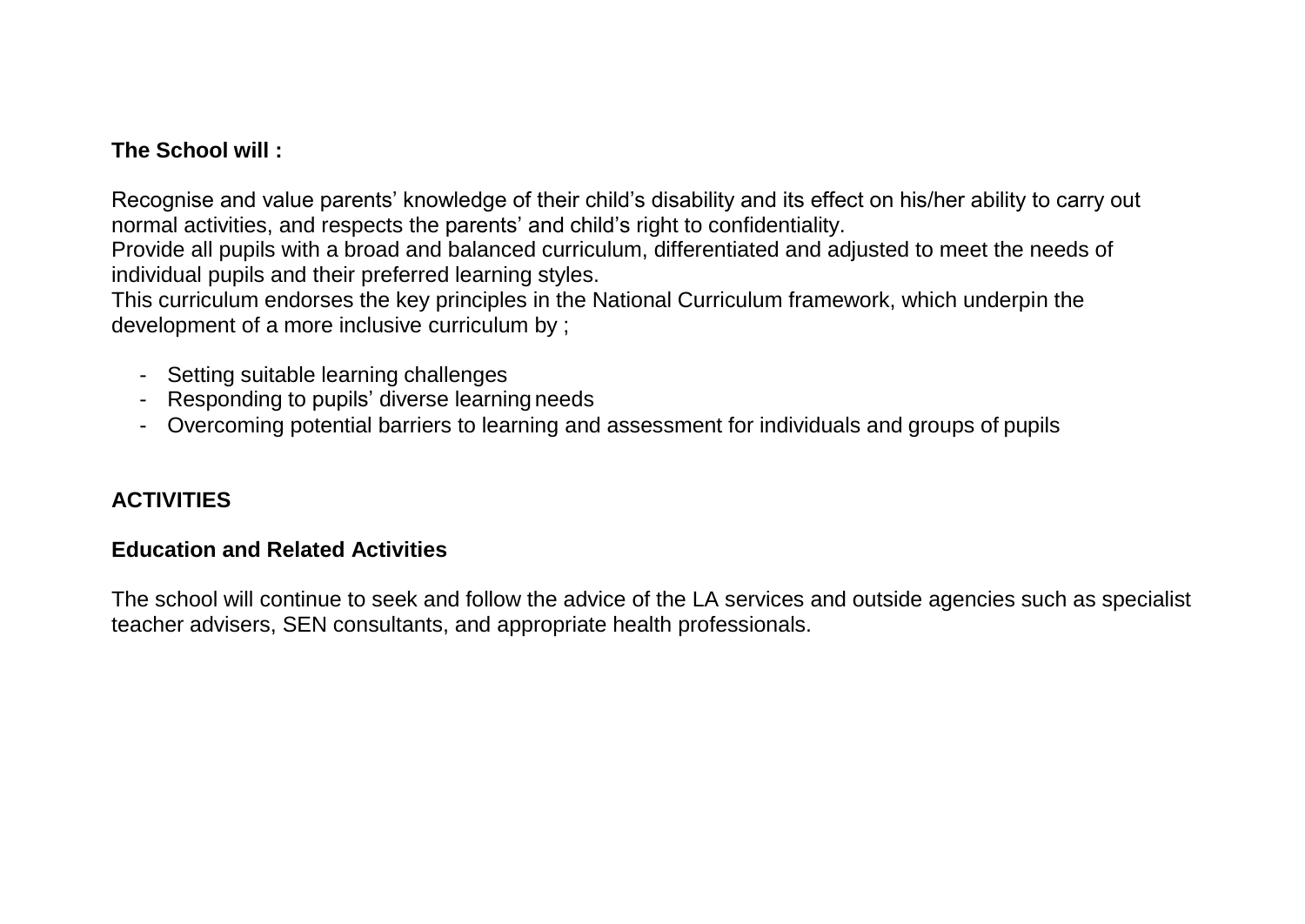#### **Physical Environment**

The school will take account of the needs of pupils and visitors with physical difficulties and sensory impairments when planning and undertaking future improvements and refurbishments of the site and premises, such as improved access, lighting, acoustic treatment and colour schemes, and more accessible facilities and fittings.

## **Provision of Information**

The school will make itself aware of local services, including those provided through the LA, for providing information in alternative formats when required or requested.

# **ACTION PLAN**

The school will publish an Action Plan outlining short, medium and long term targets to ensure the aims of the Key Objective of the Accessibility Plan is met. The current Action Plan is attached.

# **LINKED POLICIES**

The Accessibility Plan will contribute to the review and revision of related school policies ;

- School Development Plan (including Premises)
- Staff Development Plan
- SEND Policy
- Equal Opportunities Plan
- Curriculum Policies
- Anti-bullying
- Educational Visits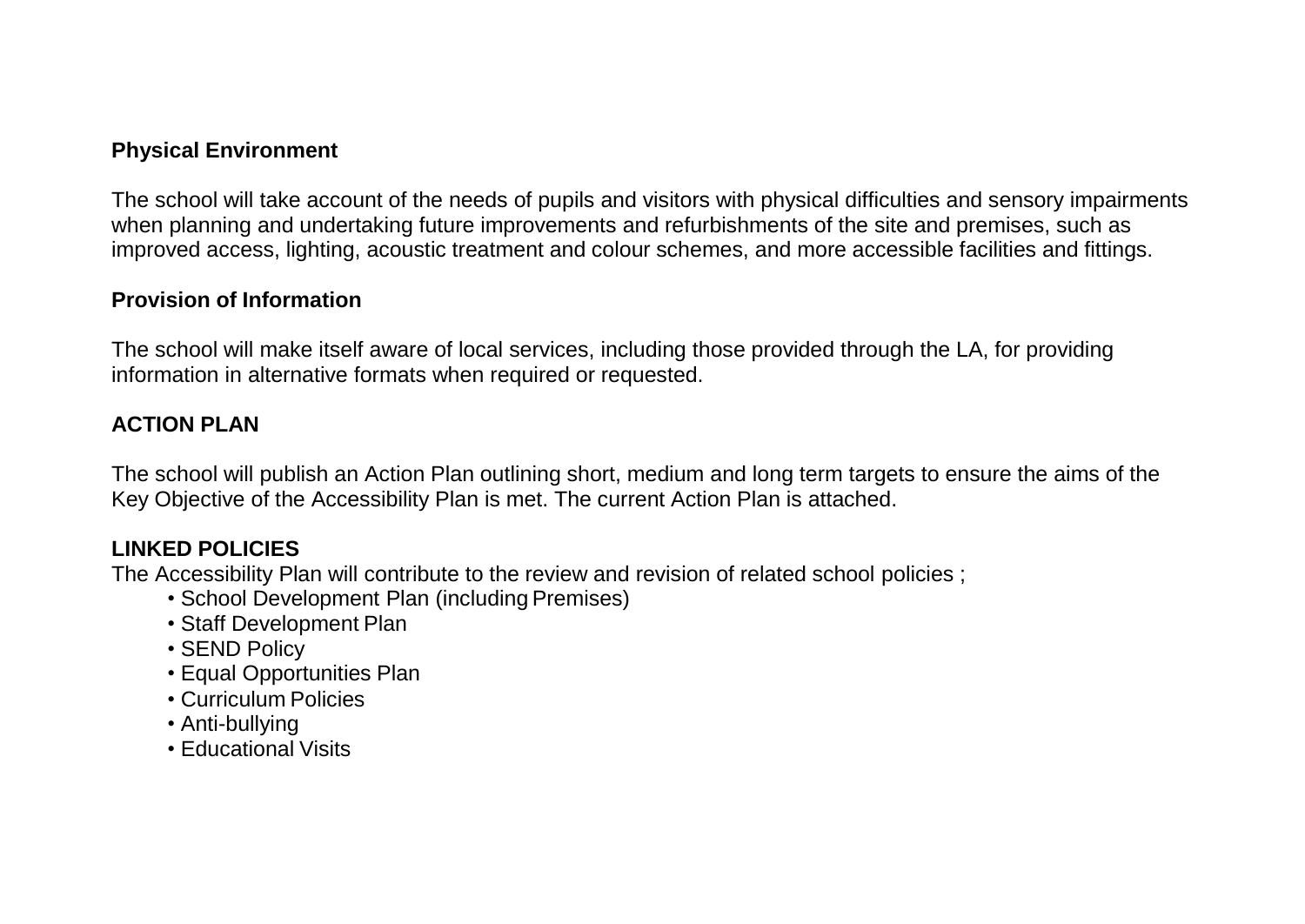# **TARGETS ACHIEVED**

The school has made significant progress with regard to accessibility;

- Disabled Toilet.
- Lift into Foundation Stage Unit.
- By ensuring that SEN considerations form an integral part of the curriculum delivery
- By organising classrooms to promote the participation and independence of all pupils
- By ensuring that venues for school trips are suitable transport, access, toilets, staff for personal care etc.
- By ensuring that staff training is appropriate and up to date for meeting individual needs
- Alarms are auditory and visual the assembly point is on the playground.
- Details of children with specific medical needs or allergies are shared with staff. Information relating to these children is also passed on to lunch-time supervisors and other support staff.
- Medications are always taken on visits / trips out of school. Staff trained in first aid always accompany trips.
- By ensuring that the flooring in classrooms is in contrast with walls and the colour of walls is in contrast with doorways when internal redecoration is carried out.
- By providing for the social inclusion of all pupils through the setting up of a Lunch Time Club.

## **PLAN AVAILABILITY**

The school makes its Accessibility Plan available in the following ways:

- A copy is held in the school office
- A copy is posted on the school website
- A copy can be e-mailed or posted on request

The plan and other school information can also be made available in a large print size format upon request – the school office can be contacted for further details.

This plan was reviewed in January 2022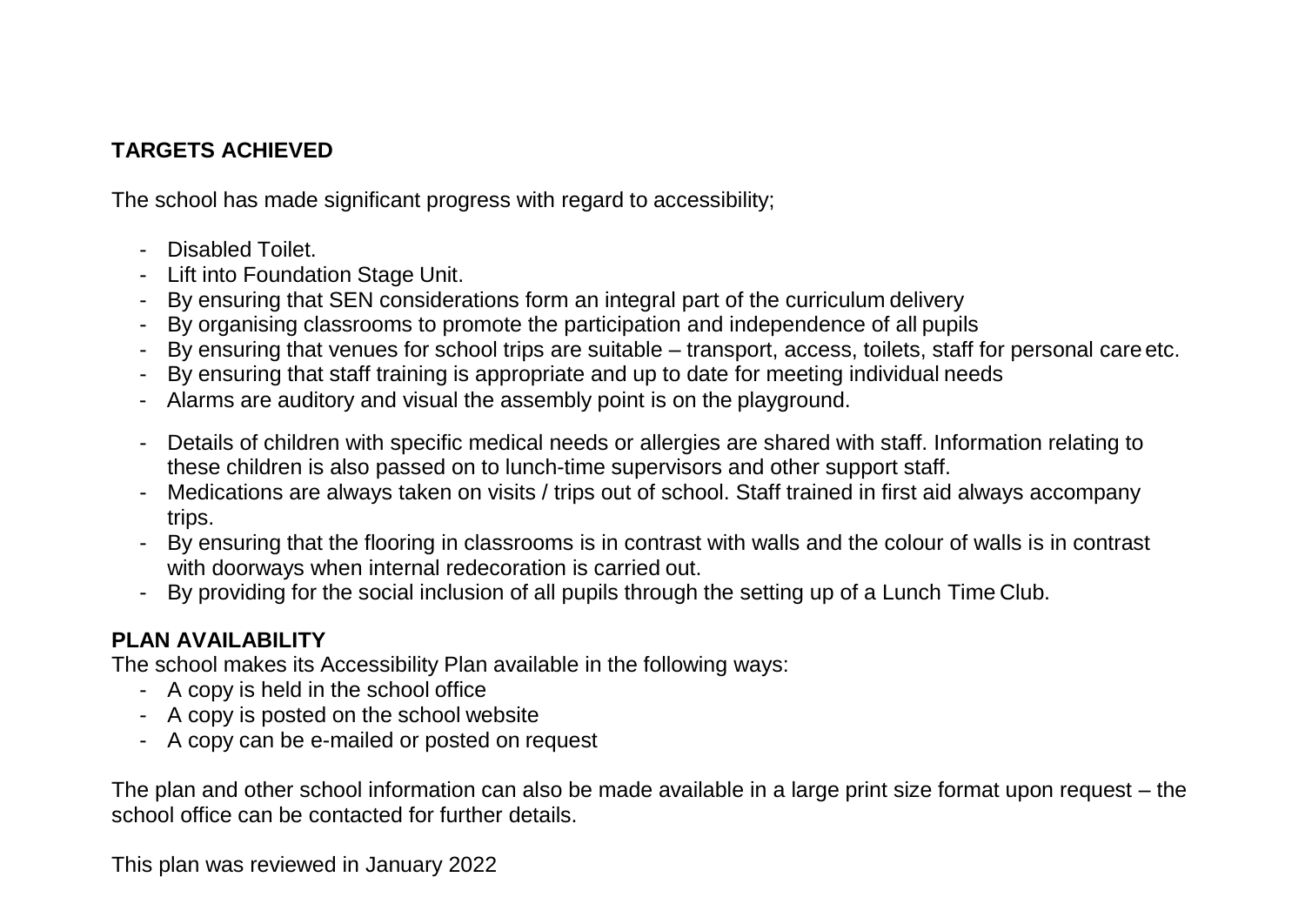This plan will be reviewed in three years or earlier in light of future legislation.

## **LEWTRENCHARD C of E PRIMARY ACCESS PLAN 2021-2024**

**The main priorities in the school's plan:**

## **1: Increasing the extent to which disabled pupils can participate in the school curriculum**

a) Audit the representation of disabled people in books and teaching materials and increase if necessary.

b) Continue to monitor areas where disabled pupils may be under-represented or underachieving. Ensure high quality teaching for all to improve disabled pupils' access to the curriculum, including strategies that are sensitive and responsive to pupil diversity.

c) Continue to ensure appropriate professional development for staff on inclusive classroom practice and on specific disability / medical issues.

d) Develop increased access ICT support in the form of individual laptops and associated programs to support learning, where appropriate.

#### **2: Improving the physical environment of the school to increase the extent to which disabled pupils can take advantage of education and associated services**

a) Ensure flexibility in classroom allocation to allow access for pupils to all areas of the school facilities.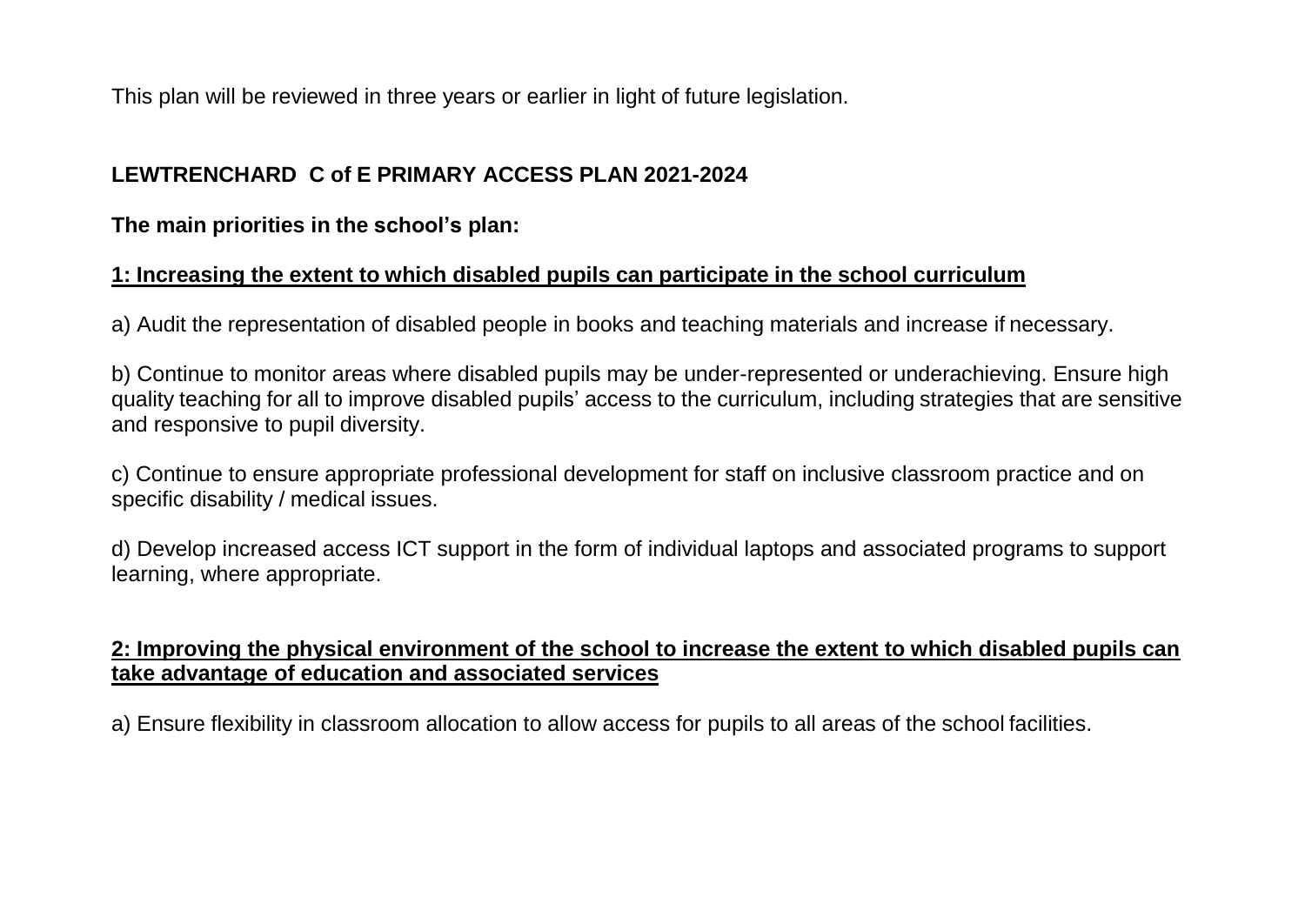b) Review emergency and evacuation procedures for wheelchair access.

c) Ensure that the flooring in classrooms is in contrast with walls and the colour of walls to contrast with doorways when internal redecoration is carried out.

d) Ensure that disabled visitor/ pupil is accompanied in regard to opening and closing of fire doors, main entrance doors and other school doors.

e) Reposition main doorbell to height accessible to disabled pupils/ visitors at nursery. Position a sign showing access for disabled pupils and visitors.

#### **3: Improving the delivery of information to disabled pupils that is provided in writing for pupils who are not disabled**

a) The school will liaise with LA support services to provide information in simple language, symbols, large print, audiotape or Braille for pupils or prospective pupils who have difficulty with standard forms of printed information where necessary.

b) The school will also make information for parents available in a range of different formats should the need arise and be aware of font size and legibility when producing written information.

c) Home-school books will be maintained for regular two-way information when the need arises.

### **4: Making it happen - Management, coordination and implementation**

a) School staff to be aware of the DDA and how the disability duties apply to schools through staff meetings and identification of staff training needs.

b) The governing body have responsibility for the plan. Finance committee will allocate funding for priorities.